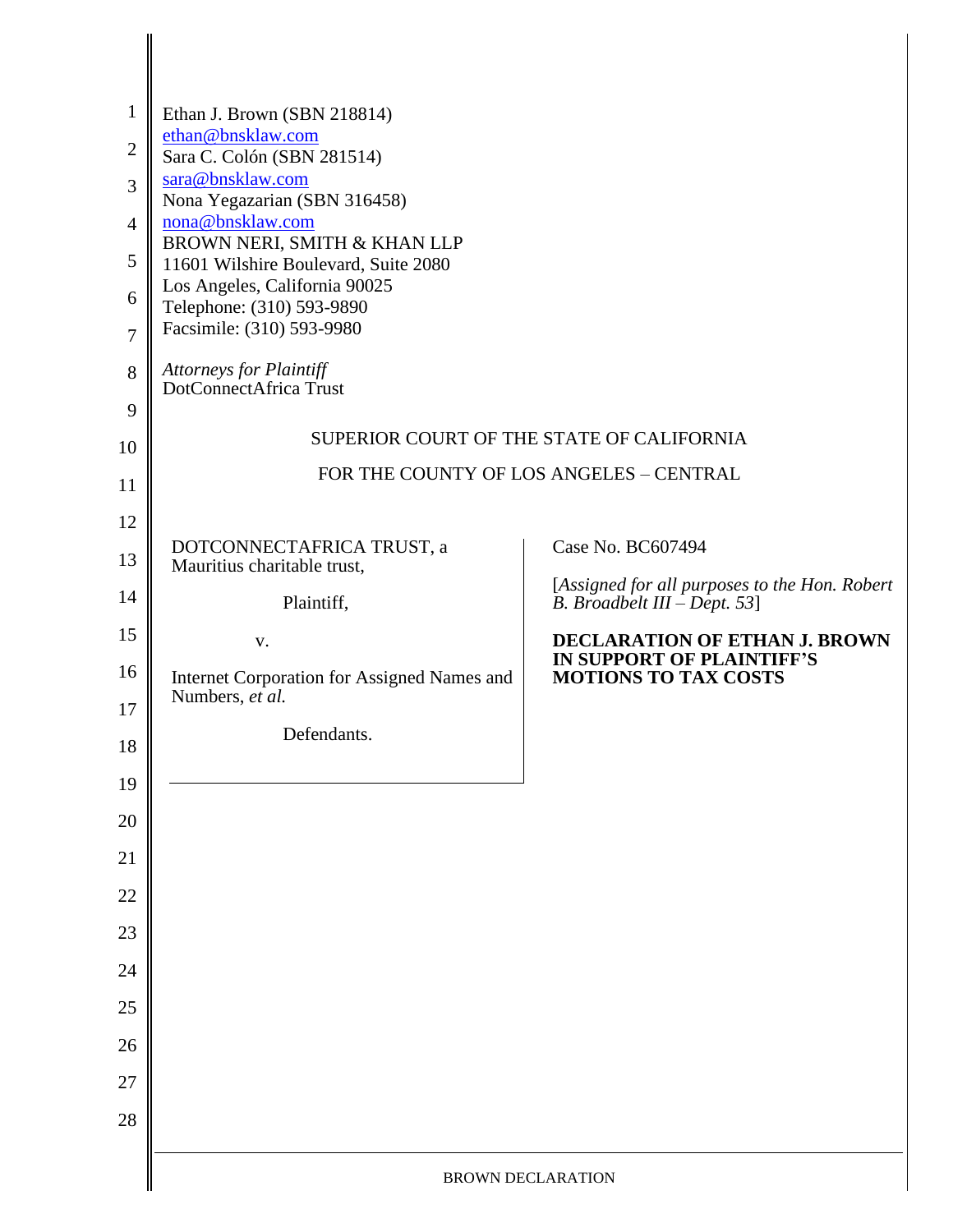| $\mathbf{1}$   |                                        | <b>DECLARATION OF ETHAN J. BROWN</b>                                                                 |
|----------------|----------------------------------------|------------------------------------------------------------------------------------------------------|
| $\overline{2}$ | I, Ethan J. Brown, declare as follows: |                                                                                                      |
| 3              |                                        | 1. I am an attorney duly licensed to practice in all court of the State of California. I have        |
| $\overline{4}$ |                                        | personal knowledge of the facts set forth herein and if called, could and would competently          |
| 5              |                                        | testify as to such facts. I am the managing partner at Brown Neri Smith & Khan, LLP,                 |
| 6              |                                        | attorneys of record for Plaintiff DotConnectAfrica Trust ("DCA") in the above captioned              |
| 7              |                                        | matter. I make this declaration in support of DCA's Motions to Tax Costs of Defendant                |
| 8              |                                        | Internet Corporation for Assigned Names and Numbers ("ICANN") and Intervenor ZA                      |
| 9              |                                        | Central Registry, NPC ("ZACR").                                                                      |
| 10             |                                        | 2. An October 31, 2019 online search regarding round trip airfare to Johannesburg, South             |
| 11             |                                        | Africa for the dates of November 16 through November 20, 2019 resulted in flights at                 |
|                |                                        | approximately \$810 to \$1,534. Attached hereto as Exhibit 1 is a true and correct copy of           |
| 12             |                                        | the results of said search.                                                                          |
| 13             |                                        | 3. An October 31, 2019 online search regarding four and five star hotel rates in Johannesburg,       |
| 14             |                                        | South Africa for the dates of November 16 through November 20, 2019 resulted in hotel                |
| 15             |                                        | rates at approximately \$78 to \$188 a night. Attached hereto as Exhibit 2 is a true and             |
| 16             |                                        | correct copy of the results of said search.                                                          |
| 17             | 4.                                     | A November 5, 2019 online search regarding round trip airfare to Paris for the dates of June         |
| 18             |                                        | 3, 2020 through June 5, 2020 resulted in a flight price range of approximately \$860 to              |
| 19             |                                        | \$1,300 for similar trips. Attached hereto as <b>Exhibit 3</b> is a true and correct copy of the     |
| 20             |                                        | results of said search.                                                                              |
| 21             | 5.                                     | A November 5, 2019 online search regarding four and five star hotel rates in Paris for the           |
| 22             |                                        | dates of June 3, 2020 through June 5, 2020 resulted in hotel rates at approximately \$114 to         |
| 23             |                                        | \$230 a night. Attached hereto as <b>Exhibit 4</b> is a true and correct copy of the results of said |
| 24             |                                        | search.                                                                                              |
| 25             |                                        | 6. A November 5, 2019 online search regarding round trip airfare to Washington D.C. for the          |
| 26             |                                        | dates of April 1, 2020 through April 2, 2020 resulted in a flight price range of approximately       |
| 27             |                                        | \$185 to \$310 for similar trips. Attached hereto as <b>Exhibit 5</b> is a true and correct copy of  |
| 28             |                                        | the results of said search.                                                                          |
|                |                                        | 1                                                                                                    |
|                |                                        | <b>BROWN DECLARATION</b>                                                                             |